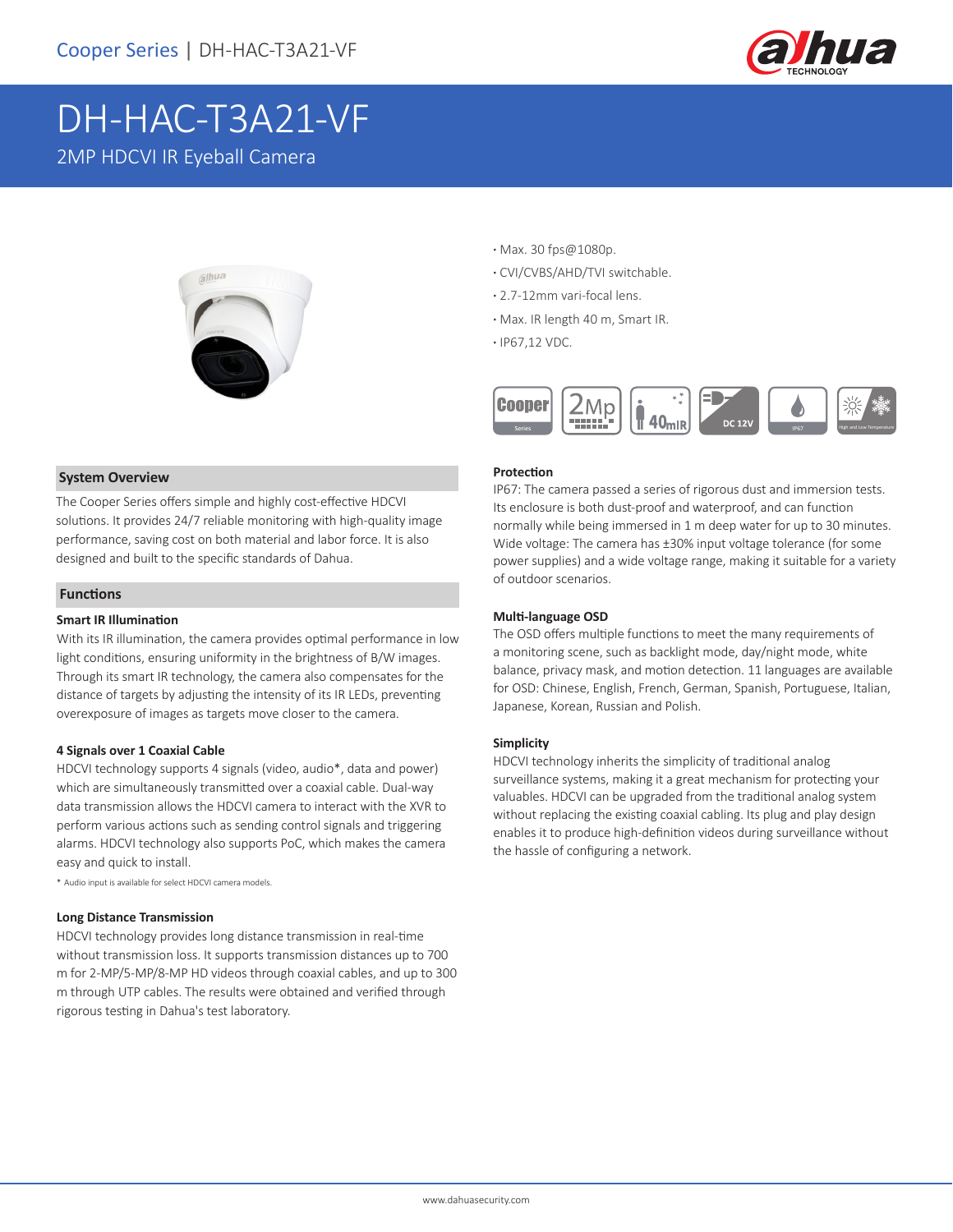## Cooper Series | DH-HAC-T3A21-VF

### **Technical Specification**

### Camera

| Pixel                        |      | 2 MP                                                                                    |                                 |                                |                      |
|------------------------------|------|-----------------------------------------------------------------------------------------|---------------------------------|--------------------------------|----------------------|
| Image Sensor                 |      | 2MP CMOS                                                                                |                                 |                                |                      |
| Max. Resolution              |      | 1920 (H) × 1080 (V)                                                                     |                                 |                                |                      |
| Scanning System              |      | Progressive                                                                             |                                 |                                |                      |
| Electronic Shutter Speed     |      | PAL: 1/25 s-1/100,000 s<br>NTSC: 1/30 s-1/100,000 s                                     |                                 |                                |                      |
| Min. Illumination            |      | 0.04 lux@F1.7 (Color, 30 IRE)<br>0.004 lux@F1.7 (B/W, 30 IRE)<br>0 lux (Illuminator on) |                                 |                                |                      |
| S/N Ratio                    |      | $>65$ dB                                                                                |                                 |                                |                      |
| <b>Illumination Distance</b> |      | 40 m (131.23 ft)                                                                        |                                 |                                |                      |
| Illuminator On/Off Control   |      | Auto/Manual                                                                             |                                 |                                |                      |
| Illuminator Number           |      | 2 (IR light)                                                                            |                                 |                                |                      |
| Pan/Tilt/Rotation Range      |      | Pan: 0°-355°<br>Tilt: 0°-75°<br>Rotation: 0°-355°                                       |                                 |                                |                      |
| Lens                         |      |                                                                                         |                                 |                                |                      |
| Lens Type                    |      | Manual Vari-focal                                                                       |                                 |                                |                      |
| Lens Mount                   |      | $\phi$ 14                                                                               |                                 |                                |                      |
| Focal Length                 |      | 2.7-12 mm                                                                               |                                 |                                |                      |
| Max. Aperture                |      | F1.7                                                                                    |                                 |                                |                      |
| Field of View                |      | H: 102°-32°; V: 54°-18°; D: 121°-37°                                                    |                                 |                                |                      |
| Iris Control                 |      | Fixed                                                                                   |                                 |                                |                      |
| Close Focus Distance         |      | $0.8$ m (2.62 ft)                                                                       |                                 |                                |                      |
| DORI<br>Distance             | Lens | Detect                                                                                  | Observe                         | Recognize                      | Identify             |
|                              | W    | 45.5 m<br>(149.28 ft)                                                                   | 18.2 m<br>(59.71 ft)            | 9.1 <sub>m</sub><br>(29.86 ft) | 4.6 m<br>(15.09 ft)  |
|                              | T    | 137.9 m<br>(452.43 ft)                                                                  | 55.2 m<br>$(181.10 \text{ ft})$ | 27.6 m<br>(99.55 ft)           | 13.8 m<br>(45.28 ft) |

Video

| Video Frame Rate | $\cap$<br>PAL: 1080p@25 fps; 720p@25 fps<br>NTSC: 1080p@30 fps; 720p@30 fps<br>TVI:<br>PAL: 1080p@25 fps; 720p@25 fps<br>NTSC: 1080p@30 fps; 720p@30 fps<br>AHD:<br>PAL: 1080p@25 fps; 720p@25 fps<br>NTSC: 1080p@30 fps; 720p@30 fps<br>CVRS<br>PAI: 960H<br><b>NTSC: 960H</b> |  |
|------------------|---------------------------------------------------------------------------------------------------------------------------------------------------------------------------------------------------------------------------------------------------------------------------------|--|
| Resolution       | 1080p (1920 × 1080); 720p (1280 × 720); 960H (960 ×<br>$576/960 \times 480$                                                                                                                                                                                                     |  |
| Day/Night        | Auto (ICR)/Color/B/W                                                                                                                                                                                                                                                            |  |
| <b>BLC</b>       | BLC; HLC; DWDR                                                                                                                                                                                                                                                                  |  |
| <b>WDR</b>       | <b>DWDR</b>                                                                                                                                                                                                                                                                     |  |
| White Balance    | Auto; Area white balance                                                                                                                                                                                                                                                        |  |
| Gain Control     | Auto/Manual                                                                                                                                                                                                                                                                     |  |

| Noise Reduction           | 2D <sub>NR</sub>                                                                                                                                                                                                     |  |  |  |
|---------------------------|----------------------------------------------------------------------------------------------------------------------------------------------------------------------------------------------------------------------|--|--|--|
| Smart Illumination        | Yes                                                                                                                                                                                                                  |  |  |  |
| Mirror                    | Yes                                                                                                                                                                                                                  |  |  |  |
| Privacy Masking           | Off/On (8 areas, rectangle)                                                                                                                                                                                          |  |  |  |
| Certification             |                                                                                                                                                                                                                      |  |  |  |
| Certifications            | CE (EN55032: 2015, EN61000-3-2: 2014, EN61000-3-<br>3: 2013, EN55024: 2010+A1: 2015, EN55035: 2017,<br>EN50130-4: 2011+A1: 2014, EN62368-1: 2014+A11:<br>2017)<br>FCC (CFR 47 FCC Part 15 subpartB, ANSI C63.4-2014) |  |  |  |
| Port                      |                                                                                                                                                                                                                      |  |  |  |
| Video Output              | Video output choices of CVI/TVI/AHD/CVBS by one BNC<br>port                                                                                                                                                          |  |  |  |
| Power                     |                                                                                                                                                                                                                      |  |  |  |
| Power Supply              | 12 VDC ± 30%                                                                                                                                                                                                         |  |  |  |
| Power Consumption         | Max. 4.6 W (12 VDC, IR on)                                                                                                                                                                                           |  |  |  |
| Environment               |                                                                                                                                                                                                                      |  |  |  |
| Operating Temperature     | $-30$ °C to +60 °C (-22 °F to 140 °F)                                                                                                                                                                                |  |  |  |
| <b>Operating Humidity</b> | <95% (RH), non-condensing                                                                                                                                                                                            |  |  |  |
| Storage Temperature       | -30 °C to +60 °C (-22 °F to +140 °F)                                                                                                                                                                                 |  |  |  |
| Protection                | <b>IP67</b>                                                                                                                                                                                                          |  |  |  |
| Structure                 |                                                                                                                                                                                                                      |  |  |  |
| Casing                    | Metal dome top + plastic                                                                                                                                                                                             |  |  |  |
| <b>Product Dimensions</b> | $\Phi$ 122 mm × 106.2 mm ( $\Phi$ 4.80" × 4.18")                                                                                                                                                                     |  |  |  |
| Packaging Dimensions      | 155 mm × 155 mm × 135 mm (6.10" × 6.10" × 5.31")                                                                                                                                                                     |  |  |  |
| Net Weight                | 0.39 kg (0.86 lb)                                                                                                                                                                                                    |  |  |  |
| Gross Weight              | $0.51$ kg $(1.12$ lb)                                                                                                                                                                                                |  |  |  |
| Installation              | Wall mount; ceiling mount; horizontal pole mount                                                                                                                                                                     |  |  |  |